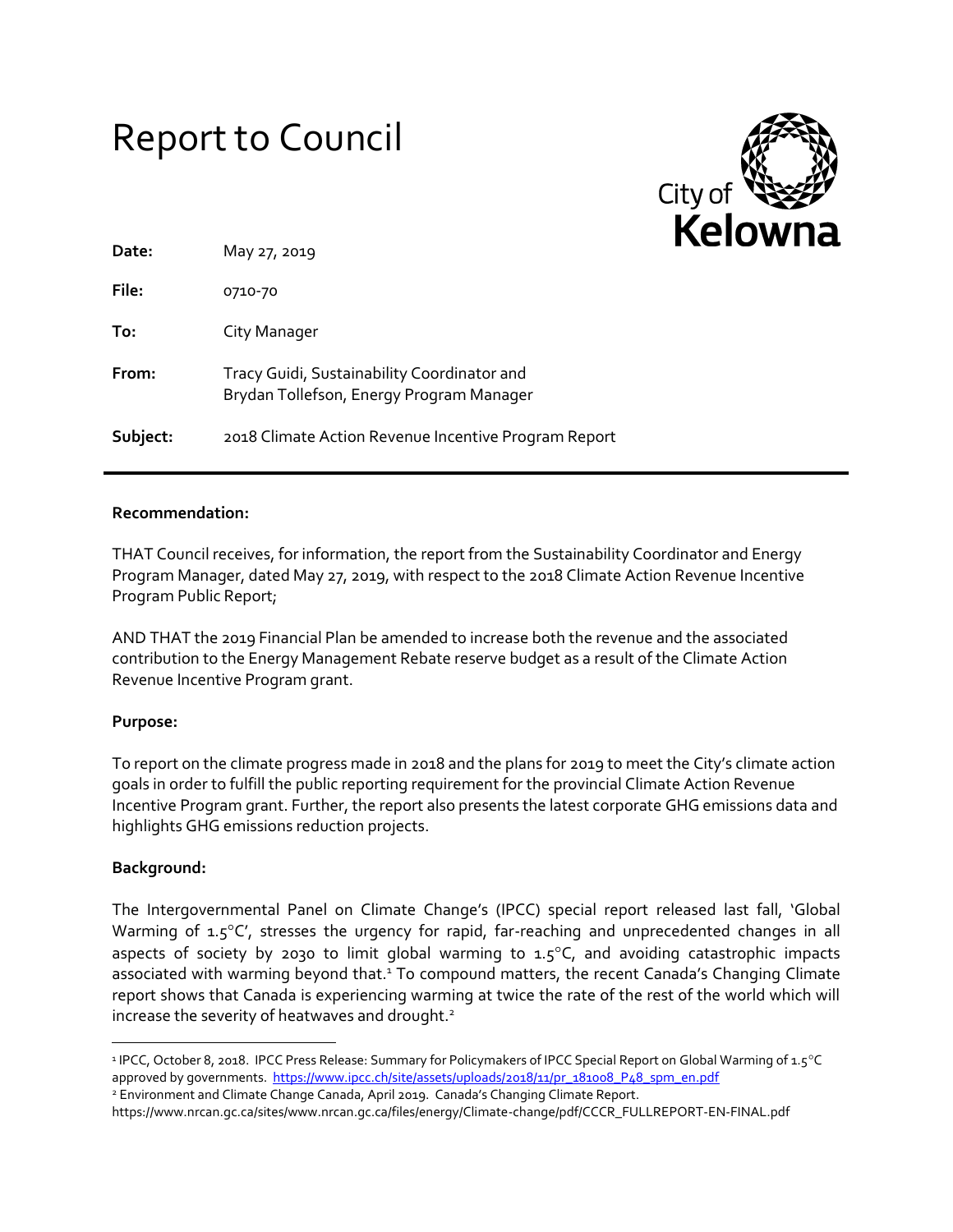As part of the provincial Climate Action Revenue Incentive Program (CARIP) reporting requirements, local governments must report on what has been achieved in the previous year and what is being planned to mitigate climate change (i.e. reduce greenhouse gas (GHG) emissions) and to adapt to climate change (i.e. prepare for changes in climate). CARIP is a provincial conditional grant program that provides funding to local governments who have signed the BC Climate Action Charter equivalent to 100 per cent of the carbon taxes they pay directly. This funding supports local governments in their efforts to reduce greenhouse gas (GHG) emissions, address climate impacts, and move forward on achieving their Charter goals.<sup>3</sup> The City of Kelowna signed the Charter in 2007, committing to take action and develop strategies to achieve the following three goals:

- 1. Being carbon neutral in corporate operations (the Province allows for "making progress towards becoming carbon neutral);
- 2. Measure and report on community GHG emissions profile; and
- 3. Create complete, compact, energy efficient rural and urban communities.

As a Charter signatory, the City is eligible for the CARIP grant, provided a report on the City's progress toward meeting climate action goals is made public by the June 1 deadline (see attached: *Climate Action Revenue Incentive Program (CARIP) Public Report for 2018*).

In addition to reporting publicly, Financial Services completed the required Carbon Tax Calculation Form and it will be submitted alongside the Public Report. The City is requesting a return of \$248,760.21; the total amount of carbon tax the City paid directly in 2018. The funds will be placed in the Ro11 – Energy Management Rebate Reserve and will be used for projects that help lower energy and greenhouse gas emissions. Projects to be funded are reviewed and recommended by the City's Energy Management Committee. In 2018, the fund was primarily used to support the LED street light retrofit program.

# **CARIP Corporate GHG Emissions Reporting**

The City tracks energy and emissions data from its corporate operations and this information is uploaded into the City's energy management system. Sources for the CARIP GHG emissions reporting include:

- Civic buildings and facilities (i.e. H2O, Fire Halls, City Hall, etc.)
- Outdoor lighting
- Water and Wastewater Treatment
- Vehicle Fleet

 $\overline{a}$ 

The CARIP Public Report for 2018 reports Kelowna's corporate CARIP emissions at 6,021 tonnes CO2 equivalent. CARIP emissions declined from last year's high (which was due in part to an unusually cold, snowy winter), and returned to similar emission levels seen since 2013.

In 2018, a variety of projects and programs reducing corporate GHG emissions were implemented including:

 Council endorsed an updated Corporate Energy and GHG Emissions Plan to reduce GHG emissions 12 per cent below 2007 levels by 2022;

<sup>&</sup>lt;sup>3</sup> Province of BC, 2019. Climate Action Revenue Incentive Program (CARIP) Program Guide for 2018 Claims. [https://www2.gov.bc.ca/assets/gov/british-columbians-our-governments/local-governments/planning-land](https://www2.gov.bc.ca/assets/gov/british-columbians-our-governments/local-governments/planning-land-use/carip_program_guide_2018_claims.pdf)use/carip\_program\_quide\_2018\_claims.pdf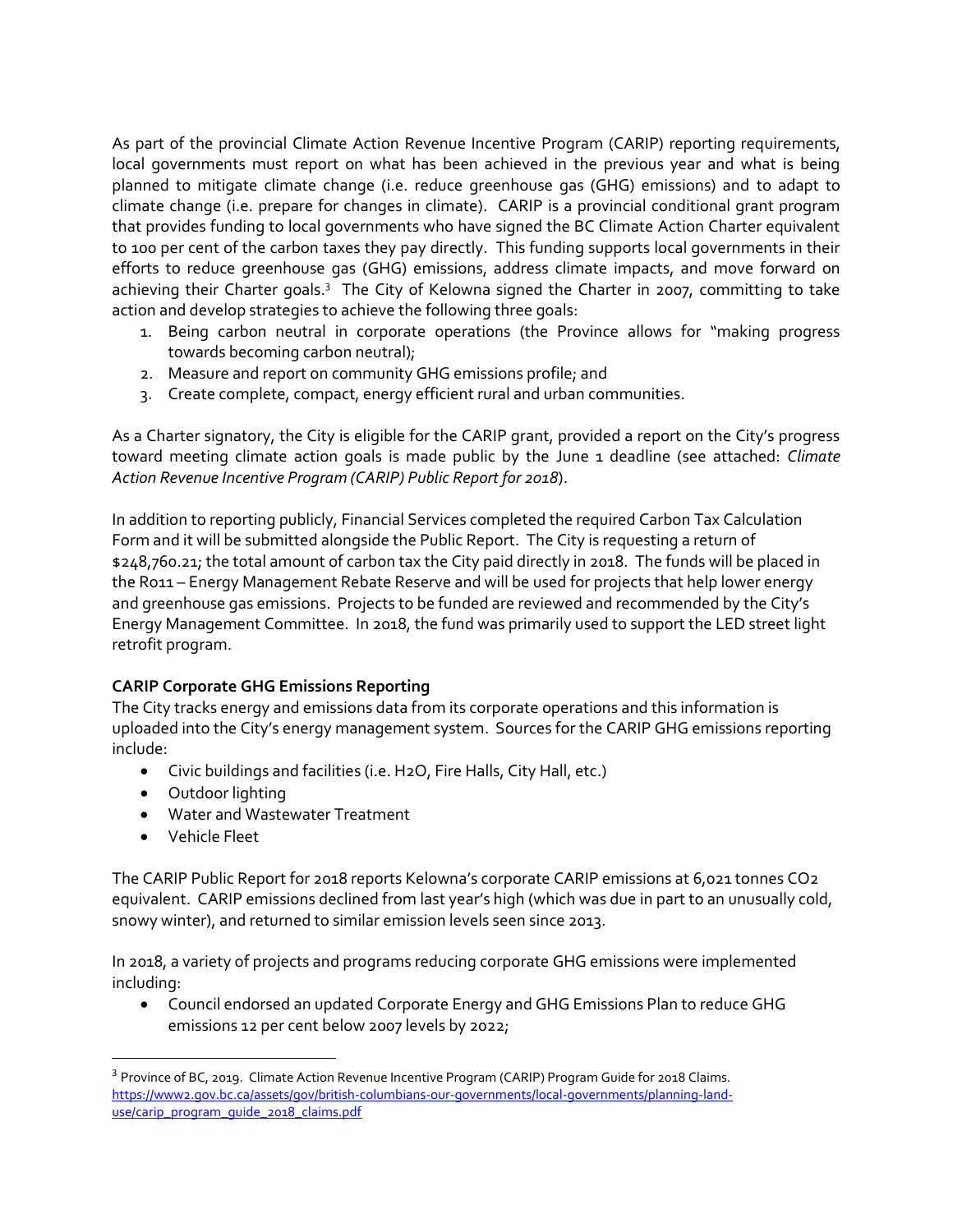- Completed the LED street light replacement project which converted 10,600 street lights, result in 4,500 GWh/year of reduced electricity use;
- Achieved Level 1 certification of the Airport Carbon Accreditation Program
- Performed energy audits of the Wastewater Treatment Facility and the Water Treatment Facility that identified energy and GHG reduction measures for the next three to five years.
- Planted 300 street trees;
- Purchased 2 battery electric cars and one electric utility vehicle; and
- Revamped the vehicle oil change schedules to reduce oil use.

# **Community GHG Emissions**

While several significant strategies are under development that will reduce emissions over the long term, the majority of actions taken in 2018 to reduce community emissions were related to transportation, our communities largest source of GHGs.

Actions to reduce emissions in 2018 included:

- Council endorsed Our Kelowna as We Take Action: Kelowna's Community Climate Action Plan and Healthy Housing Strategy;
- Expanded the active transportation network by 5.7 km of buffered bike lanes, 12.5 km of multiuse path, 0.8 km of sidewalk and 3.0 km of bike lanes;
- Piloted a dockless bikeshare in partnership with a private company which saw 33,000 trips in the first three months;
- Implemented 'NextRide' automatic vehicle locator (AVL) system for Transit system wide with a real-time mobile schedule app in partnership with BC Transit;
- Continued work on the Official Community Plan, Transportation Master Plan, Regional Transportation Plan, Capri-Landmark Urban Centre Plan and Energy Step Code;
- Fully commissioned the FortisBC Biogas plant, diverting 48 per cent of the landfill gas captured to beneficial re-use;
- Acquired or purchased approximately 15.6 ha for park and natural greenspace protection;
- Landscaped 10,946 m<sup>2</sup> to restore and enhance riparian areas through the City's development process;
- Sold 500 trees through Neighbourwoods;
- Sold 300 composters and hosted two repair cafes and two trunk sales as ways to divert waste from the landfill; and
- Introduced a new Qualified Water Efficient Landscape (QWEL) certification program that trains professionals on efficient irrigation practices and climate appropriate landscape materials;

2018 also had a number of projects that address climate change impacts including:

- Completed Mill Creek Flood Mitigation to increase channel capacity for flood flows;
- Updated the Community Wildfire Protection Plan; and
- Completed risk and vulnerability assessments of waterfront parks.

# **Summary**

In 2019, a multitude of projects are planned that will have an impact on corporate and community GHG emissions. Projects are also planned to prepare for and adapt to a changing climate. These are summarized in the attached *Climate Action Revenue Incentive Program (CARIP) Public Report for 2018*. Projects include: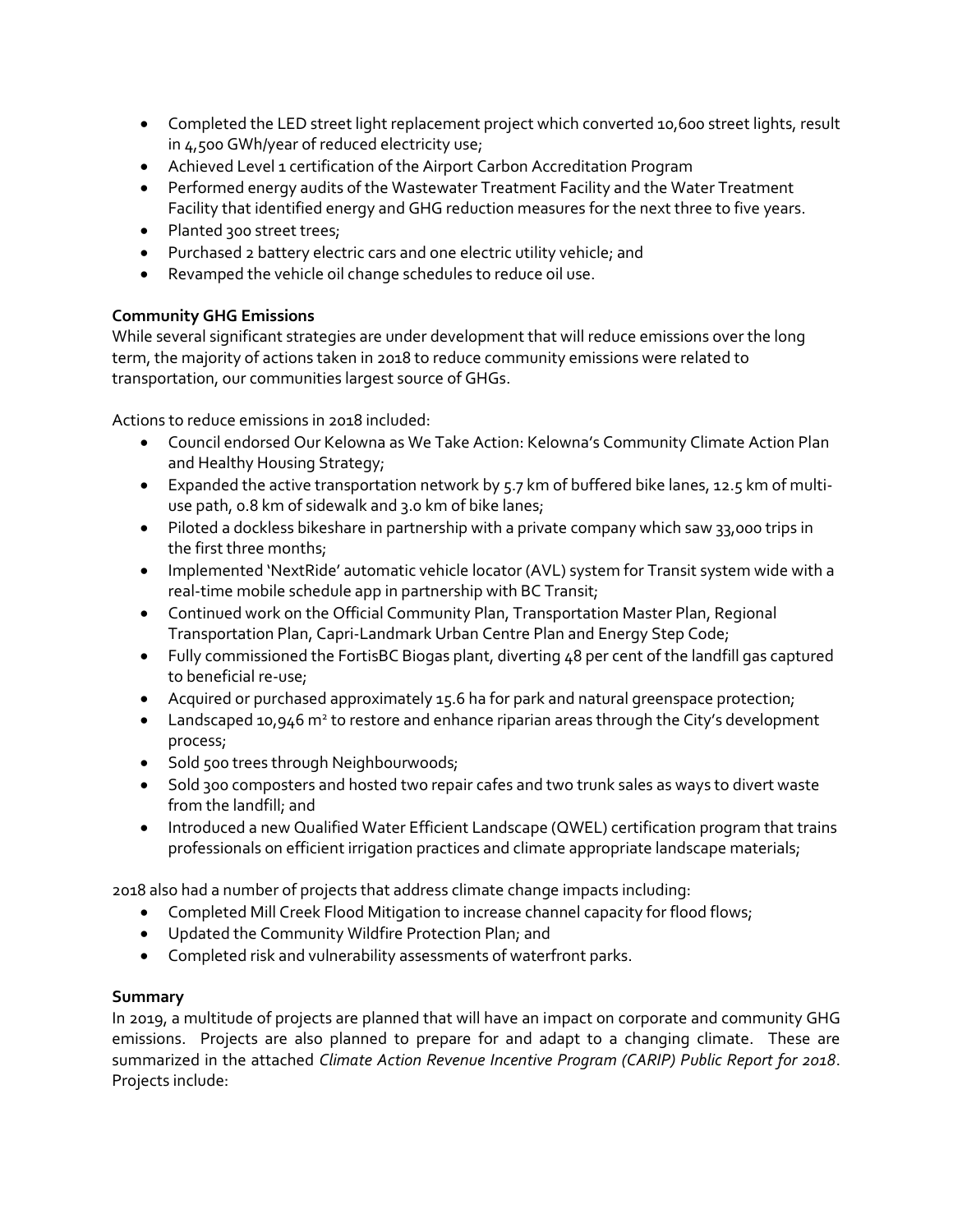- Research and provide recommendations for effective adaptation policies for the Official Community Plan Update;
- Develop a community energy retrofit strategy;
- Install energy efficiency upgrades at the Waste Water Treatment Facility as recommended in the 2018 energy audit;
- Expand the active transportation network with 1.6 km of new sidewalk, 6.0 km of bike lanes, 11.7 km of buffered bike lanes and 2.6 km of cycle tracks;
- Invest in 1,800 new transit service hours;
- Initiate the Mill Creek Major Off-Stream Storage and Channel Conveyance project to reduce storm peak flow; and
- Create a Southeast Landscape Level Wildfire Fuel Break.

The best available science stresses the urgency to cut global emissions in half over the next 11 years in order to avoid climate change's most damaging impacts.<sup>4</sup> It is people that have to do the heavy lifting to take action and demonstrate commitment to increase energy efficiency and curb GHG emissions. The actions taken in 2018 and the planned actions for 2019 as outlined in the *Climate Action Revenue Incentive Program (CARIP) Public Report for 2018* help make incremental progress on our climate action goals.

## **Existing Policy:**

 $\overline{\phantom{a}}$ 

OCP Objective: Improve energy efficiency and reduce community greenhouse gas emissions OCP Policy 6.2.1 GHG Reduction Target and Actions. The City of Kelowna will, in partnership with: senior governments; local residents and businesses; NGOs; external agencies; and utility providers, work towards reducing absolute community greenhouse gas emissions by: 4% below 2007 levels by 2023; 25% below 2007 levels by 2033; 80% below 2007 levels by 2050. The City of Kelowna's efforts will be focused on creating a dynamic community that embraces sustainable transportation options, energy efficient buildings and vibrant urban centres. City will support the reduced use of fossil fuels in buildings by encouraging renewable energy supplies, and energy efficient technologies in new and existing buildings. The City will lead through example and strive to meet the BC Climate Action Charter Targets for the reduction of GHG emissions from municipal infrastructure. OCP Policy 7.1.3 Greenhouse Gas Reduction Criteria. Incorporate greenhouse gas reduction criteria in infrastructure projects for evaluation / modeling and procurement.

<sup>4</sup> IPCC, October 8, 2018. Intergovernmental Panel on Climate Change Press Release: Summary for Policy Makers of IPCC Special Report on Global Warming of  $1.5^{\circ}$ C approved by governments. [https://www.ipcc.ch/site/assets/uploads/2018/11/pr\\_181008\\_P48\\_spm\\_en.pdf](https://www.ipcc.ch/site/assets/uploads/2018/11/pr_181008_P48_spm_en.pdf)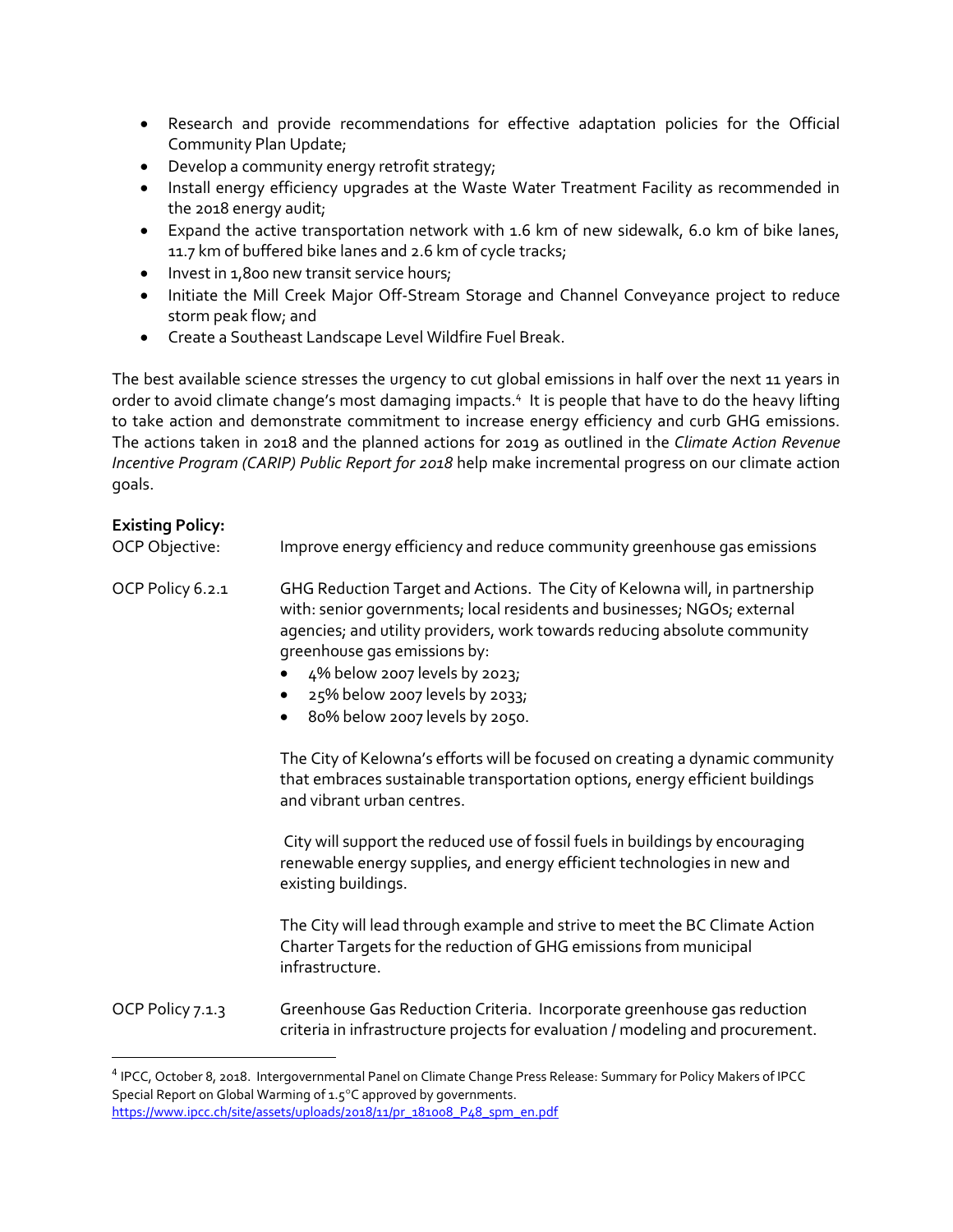OCP Policy 7.19.2 Energy Reduction Priorities. In working to reduce greenhouse gas emissions, place a primary focus on reducing demand, then prioritize further efforts in the following sequence: re-using waste heat, using renewable heat, and then finally on using renewable energy.

## **Financial/Budgetary Considerations:**

To be eligible for the CARIP grant, a copy of the CARIP Public Report for 2018 must be made public and submitted to the Province by June 1, 2019. Further, the 2018 CARIP Carbon Tax Calculation Form will be submitted to the Province, requesting \$248,760.21. (Note: local governments that do not complete, submit and make public their 2018 CARIP Climate Action Public Report by the deadline of June 1, 2019, may not be eligible for the grant.<sup>5</sup>)

The annual CARIP grant will be placed in the Energy Management Rebate Reserve and will be used for projects that will reduce corporate energy and GHG emissions. Projects for 2019 will be reviewed by the Energy Management Committee and prioritized based on their business case which will include consideration for environmental and economic benefit.

#### **External Agency/Public Comments:**

As the Regional Waste Reduction office provides waste reduction for the entire region, staff from their offices, provided a synopsis of waste reduction projects and programs for the CARIP report.

#### **Communications Comments:**

A link to the CARIP Public Report for 2018 will be posted on the City's Climate Action webpage.

Submitted by:

T. Guidi, Sustainability Coordinator B. Tollefson, Energy Program Manager

**Approved for inclusion:**  $\vert$  **Danielle Noble-Brandt, Policy and Planning Dept. Manager** 

cc:

 $\overline{a}$ 

Divisional Director, Community Planning & Development Divisional Director, Financial Services Infrastructure Operations Department Manager Building Services Manager Transit and Programs Manager Utility Planning Manager Grants & Special Projects Manager

<sup>5</sup> Province of BC, 2019. Climate Action Revenue Incentive Program (CARIP) Program Guide for 2018 Claims. [https://www2.gov.bc.ca/assets/gov/british-columbians-our-governments/local-governments/planning-land](https://www2.gov.bc.ca/assets/gov/british-columbians-our-governments/local-governments/planning-land-use/carip_program_guide_2018_claims.pdf)[use/carip\\_program\\_guide\\_2018\\_claims.pdf](https://www2.gov.bc.ca/assets/gov/british-columbians-our-governments/local-governments/planning-land-use/carip_program_guide_2018_claims.pdf)